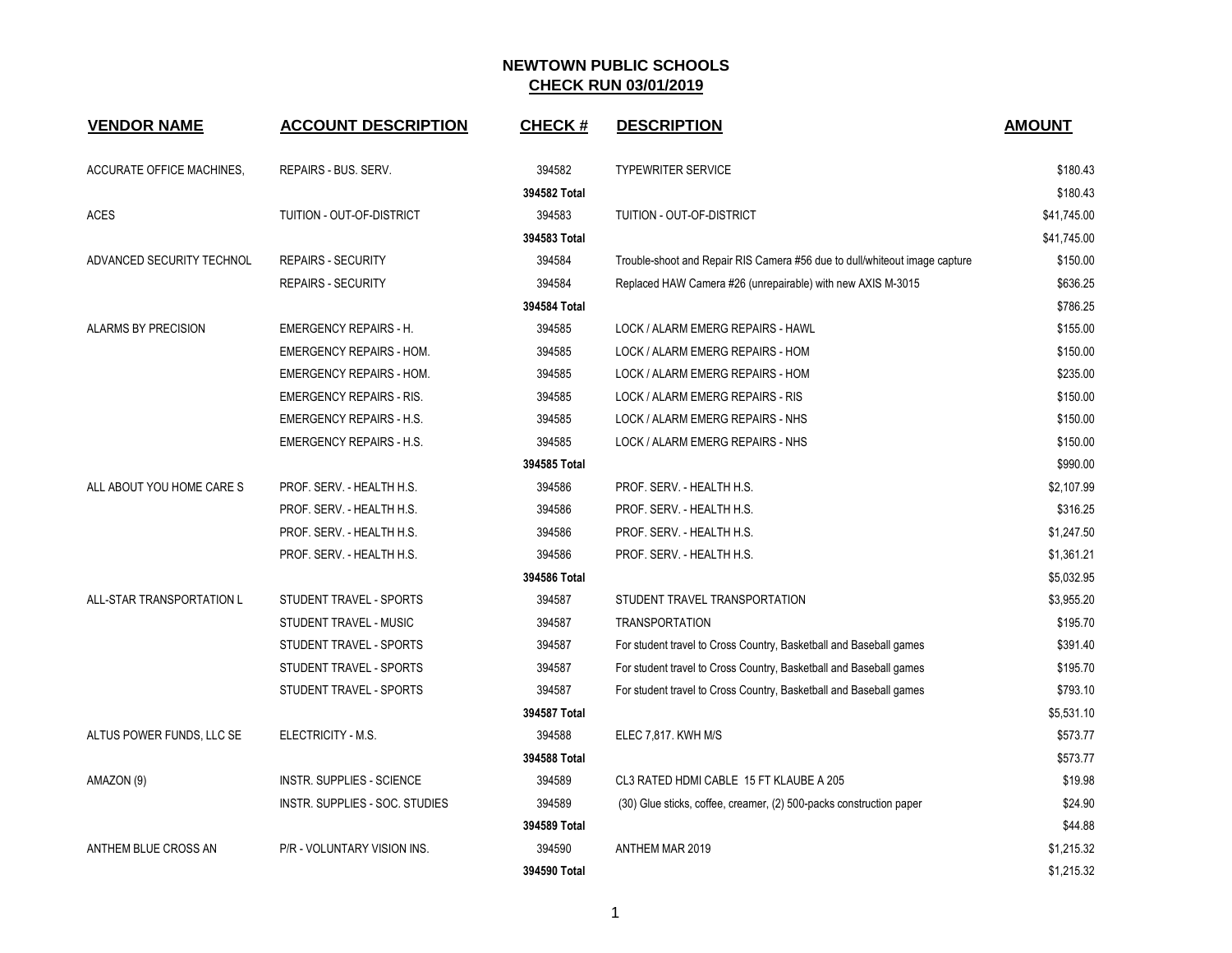| <b>VENDOR NAME</b>          | <b>ACCOUNT DESCRIPTION</b>      | <b>CHECK#</b> | <b>DESCRIPTION</b>                                  | <b>AMOUNT</b> |
|-----------------------------|---------------------------------|---------------|-----------------------------------------------------|---------------|
| <b>ANTHEM LIFE</b>          | P/R - VOLUNTARY LIFE INS.       | 394591        | ANTHEM LIFE MAR 2019                                | \$1,860.05    |
|                             | P/R - VOLUNTARY LTD INS.        | 394591        | ANTHEM LTD MAR 2019                                 | \$3,694.97    |
|                             |                                 | 394591 Total  |                                                     | \$5,555.02    |
| ARTISTIC DESIGNS LLC        | <b>EMERGENCY REPAIRS - GEN.</b> | 394592        | STORM DAMAGE TREE CLEANUP - RIS/NMS/NHS             | \$3,400.00    |
|                             |                                 | 394592 Total  |                                                     | \$3,400.00    |
| <b>AT&amp;T MOBILITY</b>    | <b>TELEPHONE &amp; CABLE</b>    | 394593        | AT&T MOBILE PHONE SERV 2018/19                      | \$70.00       |
|                             |                                 | 394593 Total  |                                                     | \$70.00       |
| AUTO HOME COMMERCIAL        | <b>EMERGENCY REPAIRS - H.</b>   | 394594        | PA SYSTEM / CLOCK REPAIRS - HAWL                    | \$290.06      |
|                             | <b>EMERGENCY REPAIRS - M.S.</b> | 394594        | PA SYSTEM / CLOCK REPAIRS - NMS                     | \$405.06      |
|                             |                                 | 394594 Total  |                                                     | \$695.12      |
| <b>BER</b>                  | STAFF TRAIN. - MATH             | 394595        | Registration for Google Math in struction           | \$538.00      |
|                             |                                 | 394595 Total  |                                                     | \$538.00      |
| <b>BLICK ART MATERIALS</b>  | INSTR. SUPPLIES - TECH ED.      | 394596        | FOAM BOARD-TRACING PAPER-ACRYLIC-ROLLERS-SEE CART   | \$165.53      |
|                             | INSTR. SUPPLIES - TECH ED.      | 394596        | FOAM BOARD-TRACING PAPER-ACRYLIC-ROLLERS-SEE CART   | \$1,373.98    |
|                             |                                 | 394596 Total  |                                                     | \$1,539.51    |
| CBS LLC                     | TECH. SOFTWARE - INFO. TECH.    | 394597        | March 2019                                          | \$5,162.00    |
|                             |                                 | 394597 Total  |                                                     | \$5,162.00    |
| <b>CCSN</b>                 | PROF. SERV. - PSYCH/MED. EVAL.  | 394598        | PROF. SERV. - PSYCH/MED. EVAL.                      | \$9,000.00    |
|                             |                                 | 394598 Total  |                                                     | \$9,000.00    |
| CED                         | B. & G. REPAIRS - H.S.          | 394599        | <b>GENERATOR AREA LIGHT REPAIRS - NHS</b>           | \$80.00       |
|                             |                                 | 394599 Total  |                                                     | \$80.00       |
| CMRS-POC (BOE CO)           | POSTAGE - BUS. SERV.            | 394600        | POSTAGE MACH #08013733 2018/19                      | \$1,000.00    |
|                             |                                 | 394600 Total  |                                                     | \$1,000.00    |
| <b>COACH EVALUATOR LP</b>   | STAFF TRAIN. - CLASSROOM        | 394601        | <b>COACH TEMPLATE</b>                               | \$50.00       |
|                             |                                 | 394601 Total  |                                                     | \$50.00       |
| CONN CHILDREN'S MEDICAL C   | TUTORS - HOMEBOUND              | 394602        | <b>TUTORS - HOMEBOUND</b>                           | \$1,182.50    |
|                             |                                 | 394602 Total  |                                                     | \$1,182.50    |
| EAST RIVER ENERGY INC.      | FUEL OIL - GEN.                 | 394603        | OIL 389. GAL MAINT GARAGE                           | \$798.62      |
|                             |                                 | 394603 Total  |                                                     | \$798.62      |
| <b>EBSCO SUBSCRIPTION S</b> | <b>SUPPLIES - LIBRARY</b>       | 394604        | Subscription renewal. Invoice attached. No shipping | \$1,478.78    |
|                             |                                 | 394604 Total  |                                                     | \$1,478.78    |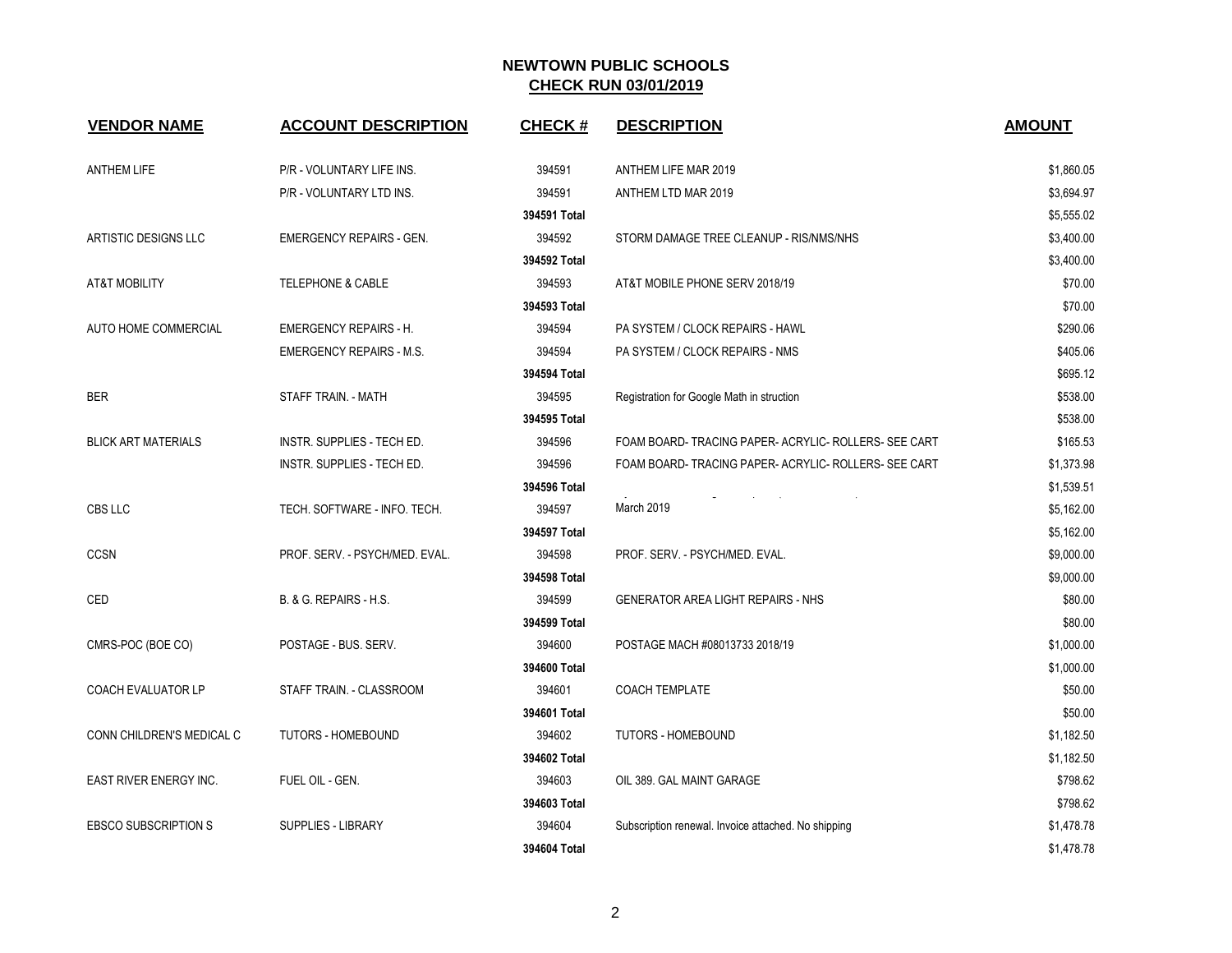| <b>VENDOR NAME</b>        | <b>ACCOUNT DESCRIPTION</b>   | <b>CHECK#</b> | <b>DESCRIPTION</b>                                                 | <b>AMOUNT</b> |
|---------------------------|------------------------------|---------------|--------------------------------------------------------------------|---------------|
|                           |                              |               |                                                                    |               |
| <b>EDADVANCE</b>          | TUITION - OUT-OF-DISTRICT    | 394605        | TUITION - OUT-OF-DISTRICT                                          | \$161.50      |
|                           | TUITION - OUT-OF-DISTRICT    | 394605        | TUITION - OUT-OF-DISTRICT                                          | \$810.00      |
|                           |                              | 394605 Total  |                                                                    | \$971.50      |
| EVERSOURCE (ELEC-BOE)     | ELECTRICITY - H.             | 394606        | ELEC 51084633023 28960. KWH                                        | \$5,622.20    |
|                           | ELECTRICITY - M.G.           | 394606        | ELEC 51171733009 22,303.5 KWH                                      | \$4,112.09    |
|                           | ELECTRICITY - HOM.           | 394606        | ELEC 51844633024 46,656. KWH                                       | \$9,406.41    |
|                           | ELECTRICITY - M.S.           | 394606        | ELEC 51658443072 41,657. KWH                                       | \$8,218.61    |
|                           | ELECTRICITY - H.S.           | 394606        | ELEC 51318375011 3255.0 KWH                                        | \$529.28      |
|                           | ELECTRICITY - H.S.           | 394606        | ELEC 51223253097 10. KWH                                           | \$45.28       |
|                           |                              | 394606 Total  |                                                                    | \$27,933.87   |
| EVERSOURCE (GAS-BOE)      | PROPANE & NATURAL GAS - H.S. | 394607        | GAS 57379855042 495.5 CCF                                          | \$566.76      |
|                           |                              | 394607 Total  |                                                                    | \$566.76      |
| <b>FAIR AUTO SUPPLY</b>   | REPAIRS - MAINT.             | 394608        | <b>MAINT VEHICLE REPAIR PARTS</b>                                  | \$406.39      |
|                           | REPAIRS - MAINT.             | 394608        | <b>MAINT VEHICLE REPAIR PARTS</b>                                  | \$29.59       |
|                           | REPAIRS - MAINT.             | 394608        | MAINT VEHICLE REPAIR PARTS                                         | \$110.99      |
|                           | REPAIRS - MAINT.             | 394608        | <b>MAINT VEHICLE REPAIR PARTS</b>                                  | \$46.88       |
|                           | REPAIRS - MAINT.             | 394608        | <b>MAINT VEHICLE REPAIR PARTS</b>                                  | \$30.59       |
|                           | REPAIRS - MAINT.             | 394608        | MAINT VEHICLE REPAIR PARTS                                         | (\$55.60)     |
|                           | <b>REPAIRS - MAINT.</b>      | 394608        | <b>MAINT VEHICLE REPAIR PARTS</b>                                  | \$21.38       |
|                           | REPAIRS - MAINT.             | 394608        | <b>MAINT VEHICLE REPAIR PARTS</b>                                  | \$14.58       |
|                           | REPAIRS - MAINT.             | 394608        | MAINT VEHICLE REPAIR PARTS                                         | \$21.98       |
|                           |                              | 394608 Total  |                                                                    | \$626.78      |
| <b>FINCH SERVICES INC</b> | <b>REPAIRS - MAINT.</b>      | 394609        | PLOW REPAIR ON GATOR - NHS                                         | \$460.45      |
|                           |                              | 394609 Total  |                                                                    | \$460.45      |
| FOLLETT SCHOOL SOLUTIONS  | <b>SUPPLIES - LIBRARY</b>    | 394610        | Books Fiction/Non Fic: See Attached order                          | \$95.00       |
|                           | <b>SUPPLIES - LIBRARY</b>    | 394610        | Total cataloging and processing for books and AV materials         | \$3.45        |
|                           | <b>SUPPLIES - LIBRARY</b>    | 394610        | NGSS Books (nonfiction): See attached                              | \$279.34      |
|                           | <b>SUPPLIES - LIBRARY</b>    | 394610        | Total cataloging and processing for books                          | \$19.32       |
|                           | <b>SUPPLIES - LIBRARY</b>    | 394610        | Books and processing not to exceed \$750. No Shipping and handling | \$280.41      |
|                           | <b>SUPPLIES - LIBRARY</b>    | 394610        | Books and processing not to exceed \$750. No Shipping and handling | \$467.63      |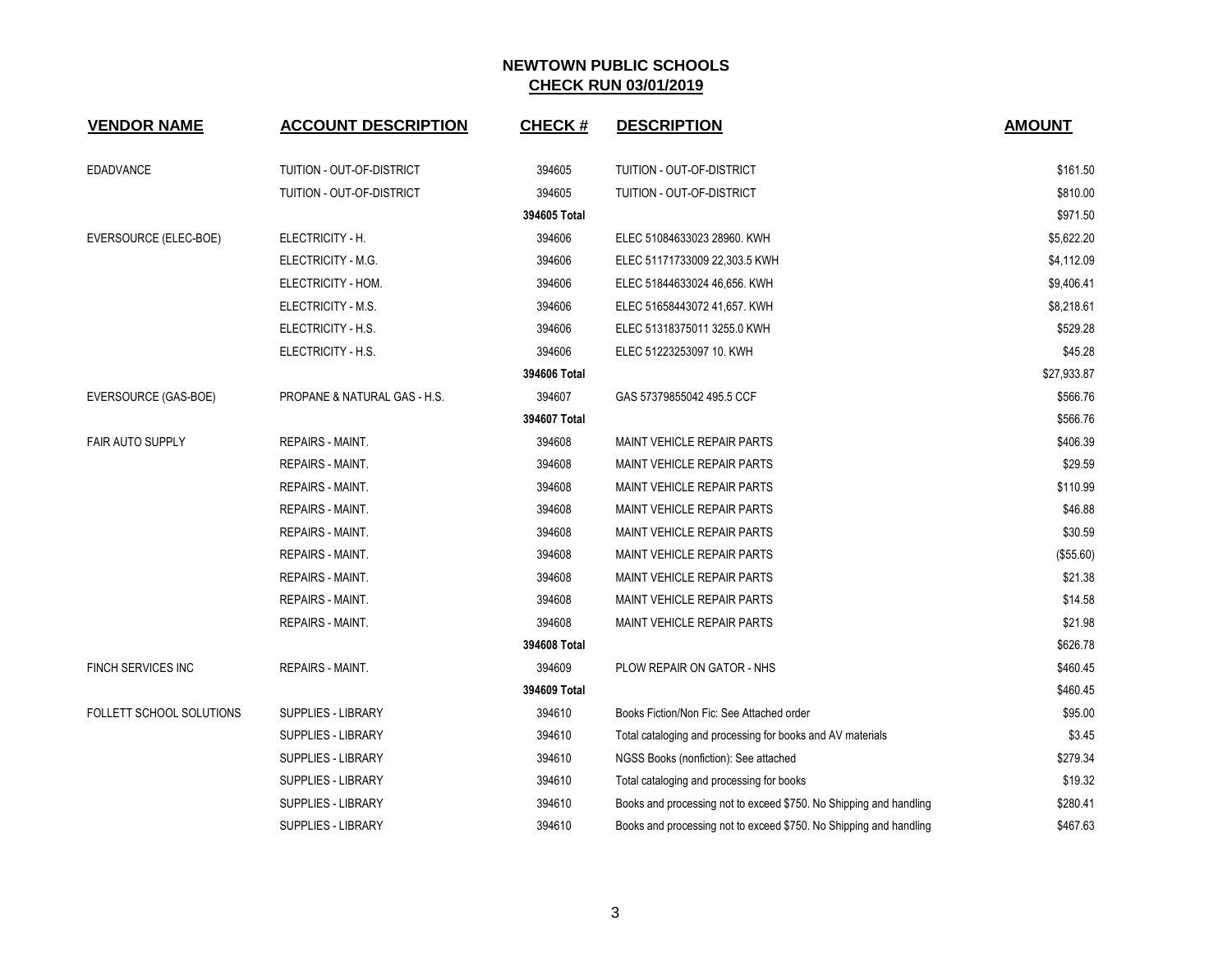| <b>VENDOR NAME</b>              | <b>ACCOUNT DESCRIPTION</b>          | <b>CHECK#</b> | <b>DESCRIPTION</b>                                            | <b>AMOUNT</b> |
|---------------------------------|-------------------------------------|---------------|---------------------------------------------------------------|---------------|
| FOLLETT SCHOOL SOLUTIONS        | SUPPLIES - LIBRARY                  | 394610        | po 94958 Book purchases for Reed LMC. Follett quote #9783812. | \$478.41      |
|                                 | SUPPLIES - LIBRARY                  | 394610        | po 94958 Book purchases for Reed LMC. Follett quote #9783812. | \$289.71      |
|                                 |                                     | 394610 Total  |                                                               | \$1,913.27    |
| <b>GLOBAL MECHANICAL LLC</b>    | <b>B&amp;G CONTRACTED SERV.</b>     | 394611        | HVAC PREV MAINT CONTRACT - HOM (BILLED QTRLY)                 | \$6,875.00    |
|                                 | <b>B&amp;G CONTRACTED SERV.</b>     | 394611        | HVAC PREV MAINT CONTRACT - NHS (BILLED QTRLY)                 | \$27,125.00   |
|                                 | <b>B&amp;G CONTRACTED SERV.</b>     | 394611        | HVAC PREV MAINT CONTRACT - SH (BILLED QTRLY)                  | \$7,250.00    |
|                                 | <b>B&amp;G CONTRACTED SERV.</b>     | 394611        | HVAC PREV MAINT CONTRACT - RIS (BILLED QTRLY)                 | \$16,275.00   |
|                                 | <b>B&amp;G CONTRACTED SERV.</b>     | 394611        | HVAC PREV MAINT CONTRACT - HAWL/MG/NMS (BILLED QTRLY)         | \$9,875.00    |
|                                 | <b>EMERGENCY REPAIRS - HOM.</b>     | 394611        | CIRCULATION PUMP LEAK - HOM                                   | \$1,465.89    |
|                                 | <b>EMERGENCY REPAIRS - H.S.</b>     | 394611        | KITCHEN HOOD REPAIR - NHS                                     | \$7,877.98    |
|                                 | <b>EMERGENCY REPAIRS - RIS.</b>     | 394611        | <b>BURST HEAT PIPE REPAIR - RIS</b>                           | \$1,100.00    |
|                                 |                                     | 394611 Total  |                                                               | \$77,843.87   |
| GOLDIE AND LIBRO MUSIC CE       | <b>INSTR. SUPPLIES - MUSIC</b>      | 394612        | MUSIC SUPPLIES                                                | \$554.46      |
|                                 | <b>INSTR. SUPPLIES - MUSIC</b>      | 394612        | <b>MUSIC SUPPLIES</b>                                         | \$325.00      |
|                                 |                                     | 394612 Total  |                                                               | \$879.46      |
| <b>GRAINGER</b>                 | <b>B. &amp; G. REPAIRS - M.G.</b>   | 394613        | OIL LIFT PUMP MOTOR - HAWL                                    | \$255.20      |
|                                 | B. & G. REPAIRS - M.G.              | 394613        | OIL LIFT PUMP MOTOR - MG                                      | \$309.63      |
|                                 | <b>B. &amp; G. REPAIRS - H.S.</b>   | 394613        | <b>DOOR REPAIR - NHS</b>                                      | \$807.99      |
|                                 | B. & G. REPAIRS - M.G.              | 394613        | PARTS FOR GEN TANK INSTALL - MG                               | \$35.29       |
|                                 | B. & G. REPAIRS - H.                | 394613        | JOHNSON CONTROL TSTAT - HAWL                                  | \$92.66       |
| <b>GRAINGER</b>                 | B. & G. REPAIRS - H.S.              | 394613        | DOOR REPAIR - NHS                                             | \$34.20       |
|                                 |                                     | 394613 Total  |                                                               | \$1,534.97    |
| HARTFORD HEALTHCARE             | PROF. SERV. - PSYCH/MED. EVAL.      | 394614        | COUNSELING SERVICE FOR BTS - SCHOOL AVOIDANCE                 | \$3,500.00    |
|                                 |                                     | 394614 Total  |                                                               | \$3,500.00    |
| <b>HAT CITY PAPER &amp; SUP</b> | <b>B&amp;G SUPPLIES - CUSTODIAL</b> | 394615        | PEROXIDE, DISINFECTANT, LINERS, STAINLESS STEEL CLEANER       | \$290.50      |
|                                 | <b>B&amp;G SUPPLIES - CUSTODIAL</b> | 394615        | PAPER PRODUCTS, FLOOR PADS, SOAP - CUST SUPPLIES              | \$4,328.38    |
|                                 |                                     | 394615 Total  |                                                               | \$4,618.88    |
| HINE BROTHERS                   | REPAIRS - MAINT.                    | 394616        | PLOW PARTS - NT58                                             | \$88.62       |
|                                 |                                     | 394616 Total  |                                                               | \$88.62       |
| HUGH'S MECHANICAL EQUIPMENT     | <b>EMERGENCY REPAIRS - RIS.</b>     | 394617        | TANK TIGHTNESS TEST FAILURE - RIS                             | \$4,356.50    |
|                                 |                                     | 394617 Total  |                                                               | \$4,356.50    |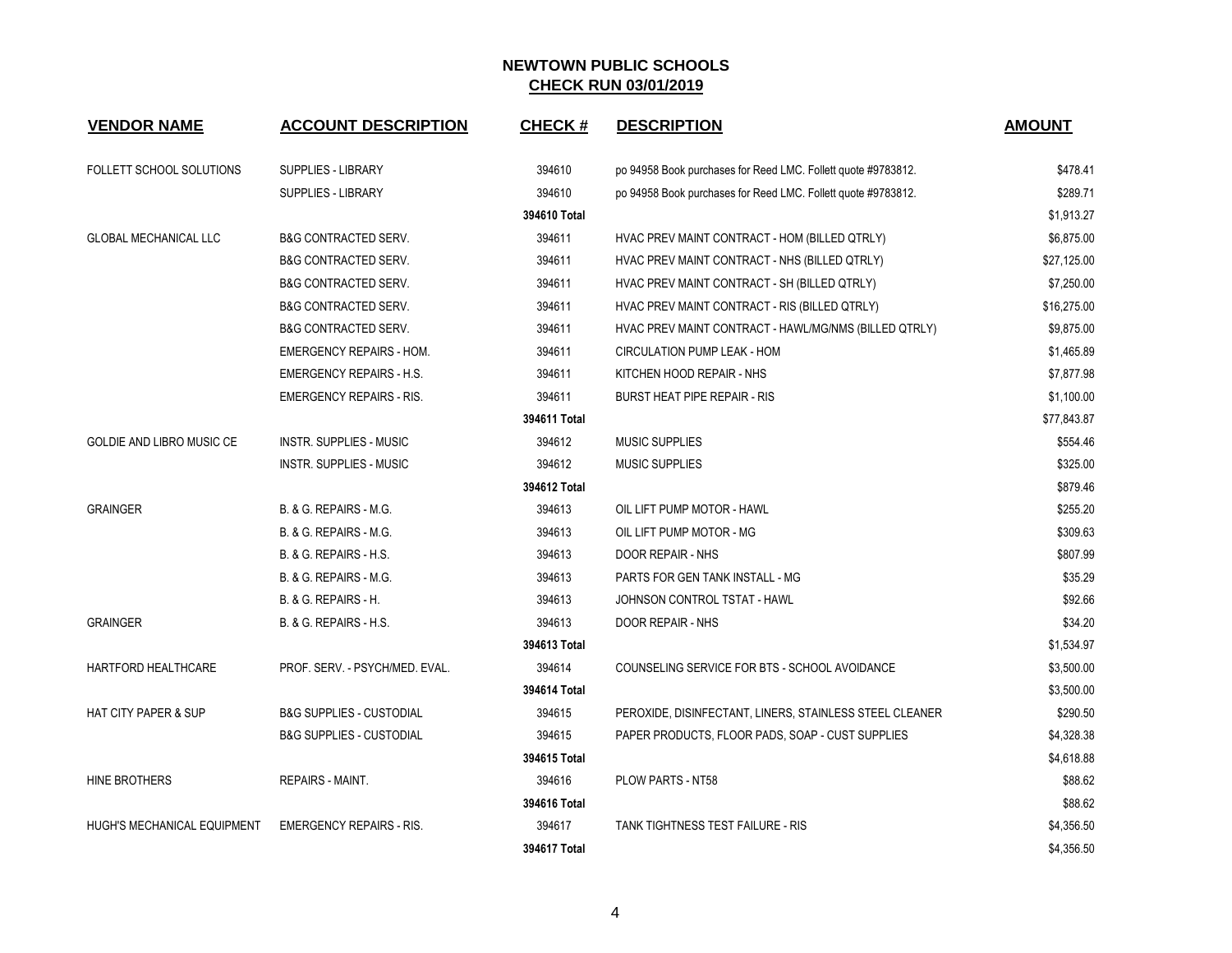| <b>VENDOR NAME</b>                | <b>ACCOUNT DESCRIPTION</b>          | <b>CHECK#</b> | <b>DESCRIPTION</b>                              | <b>AMOUNT</b> |
|-----------------------------------|-------------------------------------|---------------|-------------------------------------------------|---------------|
| J.C. MUSIC, LLC                   | <b>INSTR. SUPPLIES - MUSIC</b>      | 394618        | <b>TUBA</b>                                     | \$29.00       |
|                                   | <b>INSTR. SUPPLIES - MUSIC</b>      | 394618        | <b>TUBA</b>                                     | \$75.00       |
|                                   | <b>INSTR. SUPPLIES - MUSIC</b>      | 394618        | <b>TUBA</b>                                     | \$55.00       |
|                                   |                                     | 394618 Total  |                                                 | \$159.00      |
| JONES SCHOOL SUPPLY CO. I         | <b>INSTR. SUPPLIES - ENGLISH</b>    | 394619        | POETRY OUT LOUD - 1ST PLACE MEDAL QUOTE 1644029 | \$14.03       |
|                                   |                                     | 394619 Total  |                                                 | \$14.03       |
| <b>JUSTICE RESOURCE INSTITUTE</b> | TUITION - OUT-OF-DISTRICT           | 394620        | TUITION - OUT-OF-DISTRICT                       | \$7,944.72    |
|                                   |                                     | 394620 Total  |                                                 | \$7,944.72    |
| K - MAN GLASS CORP                | <b>EMERGENCY REPAIRS - M.G.</b>     | 394621        | GLASS REPLACE - SECURITY ISSUE - MG             | \$1,160.00    |
|                                   |                                     | 394621 Total  |                                                 | \$1,160.00    |
| LANGUAGE TESTING INTERNAT         | CONTRACTED SERV. - WORLD LANG.      | 394622        | Language proficiency exam administration fee    | \$480.00      |
|                                   |                                     | 394622 Total  |                                                 | \$480.00      |
| MAGNAKLEEN SERVICES LLC           | <b>B&amp;G SUPPLIES - CUSTODIAL</b> | 394623        | MOP / RUG SERVICE - ALL SCHOOLS 2018-2019       | \$47.15       |
|                                   | <b>B&amp;G SUPPLIES - CUSTODIAL</b> | 394623        | MOP / RUG SERVICE - ALL SCHOOLS 2018-2019       | \$60.65       |
|                                   | <b>B&amp;G SUPPLIES - CUSTODIAL</b> | 394623        | MOP / RUG SERVICE - ALL SCHOOLS 2018-2019       | \$33.80       |
|                                   | <b>B&amp;G SUPPLIES - CUSTODIAL</b> | 394623        | MOP / RUG SERVICE - ALL SCHOOLS 2018-2019       | \$21.50       |
|                                   | <b>B&amp;G SUPPLIES - CUSTODIAL</b> | 394623        | MOP / RUG SERVICE - ALL SCHOOLS 2018-2019       | \$30.65       |
|                                   | <b>B&amp;G SUPPLIES - CUSTODIAL</b> | 394623        | MOP / RUG SERVICE - ALL SCHOOLS 2018-2019       | \$28.25       |
|                                   | <b>B&amp;G SUPPLIES - CUSTODIAL</b> | 394623        | MOP / RUG SERVICE - ALL SCHOOLS 2018-2019       | \$125.10      |
|                                   | <b>B&amp;G SUPPLIES - CUSTODIAL</b> | 394623        | MOP / RUG SERVICE - ALL SCHOOLS 2018-2019       | \$100.75      |
|                                   | <b>B&amp;G SUPPLIES - CUSTODIAL</b> | 394623        | MOP / RUG SERVICE - ALL SCHOOLS 2018-2019       | \$47.15       |
|                                   | <b>B&amp;G SUPPLIES - CUSTODIAL</b> | 394623        | MOP / RUG SERVICE - ALL SCHOOLS 2018-2019       | \$60.65       |
|                                   | <b>B&amp;G SUPPLIES - CUSTODIAL</b> | 394623        | MOP / RUG SERVICE - ALL SCHOOLS 2018-2019       | \$33.80       |
|                                   | <b>B&amp;G SUPPLIES - CUSTODIAL</b> | 394623        | MOP / RUG SERVICE - ALL SCHOOLS 2018-2019       | \$21.50       |
|                                   | <b>B&amp;G SUPPLIES - CUSTODIAL</b> | 394623        | MOP / RUG SERVICE - ALL SCHOOLS 2018-2019       | \$30.65       |
|                                   | <b>B&amp;G SUPPLIES - CUSTODIAL</b> | 394623        | MOP / RUG SERVICE - ALL SCHOOLS 2018-2019       | \$28.25       |
|                                   | <b>B&amp;G SUPPLIES - CUSTODIAL</b> | 394623        | MOP / RUG SERVICE - ALL SCHOOLS 2018-2019       | \$125.10      |
|                                   | <b>B&amp;G SUPPLIES - CUSTODIAL</b> | 394623        | MOP / RUG SERVICE - ALL SCHOOLS 2018-2019       | \$130.00      |
|                                   | <b>B&amp;G SUPPLIES - CUSTODIAL</b> | 394623        | MOP / RUG SERVICE - ALL SCHOOLS 2018-2019       | \$166.50      |
|                                   | <b>B&amp;G SUPPLIES - CUSTODIAL</b> | 394623        | MOP / RUG SERVICE - ALL SCHOOLS 2018-2019       | \$201.00      |
|                                   | <b>B&amp;G SUPPLIES - CUSTODIAL</b> | 394623        | MOP / RUG SERVICE - ALL SCHOOLS 2018-2019       | \$56.50       |
|                                   | <b>B&amp;G SUPPLIES - CUSTODIAL</b> | 394623        | MOP / RUG SERVICE - ALL SCHOOLS 2018-2019       | \$26.00       |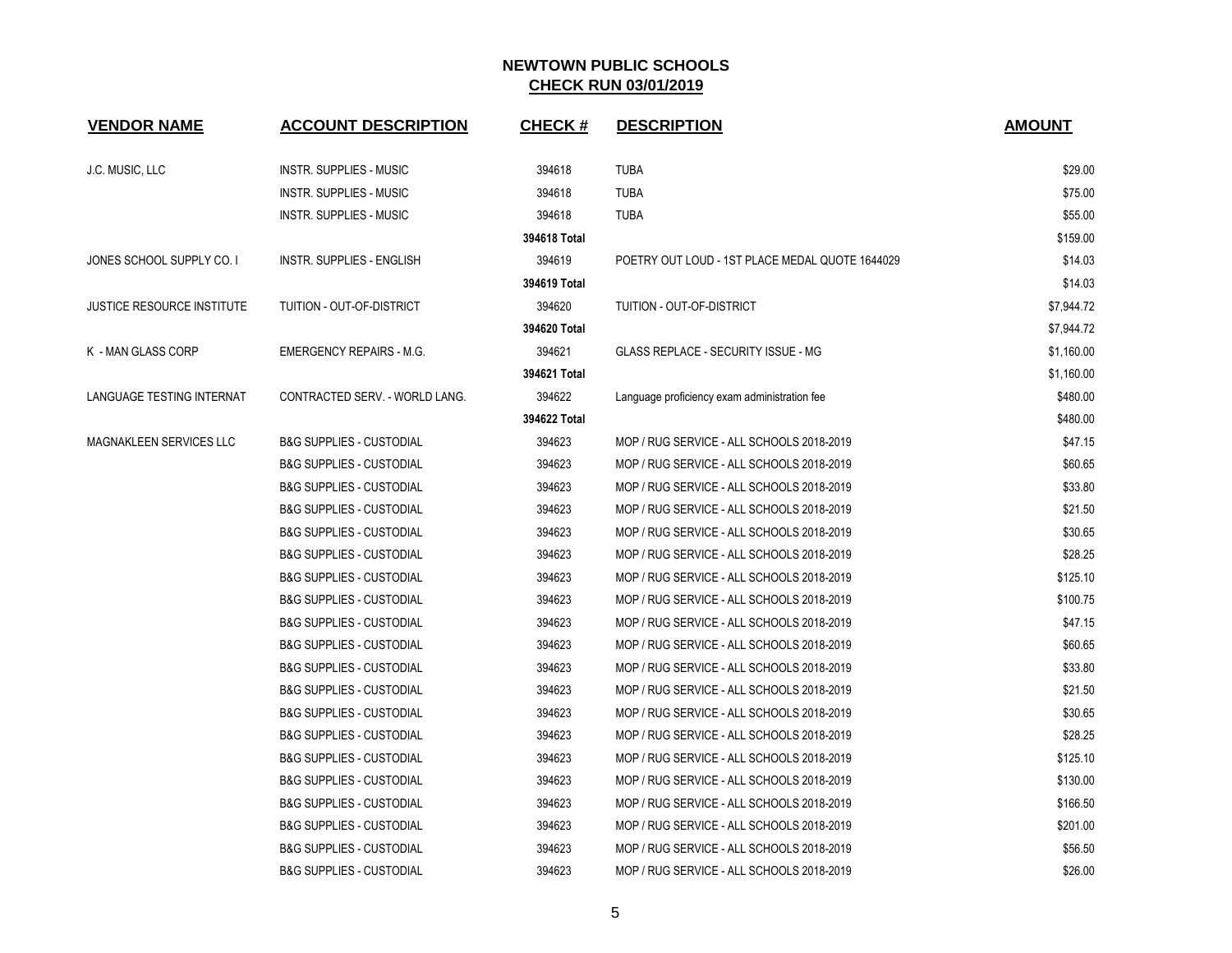| <b>VENDOR NAME</b>         | <b>ACCOUNT DESCRIPTION</b>          | <b>CHECK#</b> | <b>DESCRIPTION</b>                                                           | <b>AMOUNT</b> |
|----------------------------|-------------------------------------|---------------|------------------------------------------------------------------------------|---------------|
| MAGNAKLEEN SERVICES LLC    | <b>B&amp;G SUPPLIES - CUSTODIAL</b> | 394623        | MOP / RUG SERVICE - ALL SCHOOLS 2018-2019                                    | \$36.00       |
|                            | <b>B&amp;G SUPPLIES - CUSTODIAL</b> | 394623        | MOP / RUG SERVICE - ALL SCHOOLS 2018-2019                                    | \$18.00       |
|                            | <b>B&amp;G SUPPLIES - CUSTODIAL</b> | 394623        | MOP / RUG SERVICE - ALL SCHOOLS 2018-2019                                    | \$130.00      |
|                            | <b>B&amp;G SUPPLIES - CUSTODIAL</b> | 394623        | MOP / RUG SERVICE - ALL SCHOOLS 2018-2019                                    | \$166.50      |
|                            | <b>B&amp;G SUPPLIES - CUSTODIAL</b> | 394623        | MOP / RUG SERVICE - ALL SCHOOLS 2018-2019                                    | \$201.00      |
|                            | <b>B&amp;G SUPPLIES - CUSTODIAL</b> | 394623        | MOP / RUG SERVICE - ALL SCHOOLS 2018-2019                                    | \$56.50       |
|                            | <b>B&amp;G SUPPLIES - CUSTODIAL</b> | 394623        | MOP / RUG SERVICE - ALL SCHOOLS 2018-2019                                    | \$26.00       |
|                            | <b>B&amp;G SUPPLIES - CUSTODIAL</b> | 394623        | MOP / RUG SERVICE - ALL SCHOOLS 2018-2019                                    | \$36.00       |
|                            | <b>B&amp;G SUPPLIES - CUSTODIAL</b> | 394623        | MOP / RUG SERVICE - ALL SCHOOLS 2018-2019                                    | \$18.00       |
|                            |                                     | 394623 Total  |                                                                              | \$2,062.95    |
| MARTINKA, JOSEPH & SONS    | <b>REPAIRS - MAINT.</b>             | 394624        | <b>GATOR REPAIRS - NHS</b>                                                   | \$2,498.39    |
|                            | <b>REPAIRS - MAINT.</b>             | 394624        | <b>GATOR REPAIRS - NHS</b>                                                   | \$799.66      |
|                            |                                     | 394624 Total  |                                                                              | \$3,298.05    |
| MASON W.B. INC.            | OFF. SUPPLIES - BUS. SERV.          | 394625        | <b>SUPPLIES 2018/19</b>                                                      | \$11.40       |
|                            | OFF. SUPPLIES - BUS. SERV.          | 394625        | <b>SUPPLIES 2018/19</b>                                                      | \$21.58       |
|                            | INSTR. SUPPLIES - WORLD LANG.       | 394625        | (4-pack) white corrugated presentation display boards                        | \$44.56       |
|                            | INSTR. SUPPLIES - SOC. STUDIES      | 394625        | (2 cartons) Post-It self-stick easel pads, (1 box) Emergen-C, (1 box) coffee | \$191.83      |
|                            | INSTR. SUPPLIES - SOC. STUDIES      | 394625        | (2 cartons) Post-It self-stick easel pads, (1 box) Emergen-C, (1 box) coffee | \$16.99       |
|                            | <b>INSTR. SUPPLIES - ENGLISH</b>    | 394625        | 12 x 18 white construction paper                                             | \$69.84       |
|                            | <b>INSTR. SUPPLIES - SCIENCE</b>    | 394625        | TRIFOLD PRESENTATION BOARDS, PRONG FASTENERS                                 | \$32.43       |
|                            |                                     | 394625 Total  |                                                                              | \$388.63      |
| <b>MASTRI BUILDERS LLC</b> | B. & G. REPAIRS - RIS.              | 394626        | BOYS ROOM TILE REPAIR - RIS                                                  | \$2,450.00    |
|                            |                                     | 394626 Total  |                                                                              | \$2,450.00    |
| MILESTONES BEHAVIORAL SER  | TUITION - OUT-OF-DISTRICT           | 394627        | TUITION - OUT-OF-DISTRICT                                                    | \$35,000.00   |
|                            |                                     | 394627 Total  |                                                                              | \$35,000.00   |
| MOBILE MINI, INC.          | <b>EQUIP RENTAL - SPORTS</b>        | 394628        | <b>CONTAINER RENTAL</b>                                                      | \$95.00       |
|                            | EQUIP RENTAL - SPORTS               | 394628        | <b>CONTAINER RENTAL</b>                                                      | \$75.00       |
|                            | EQUIP RENTAL - SPORTS               | 394628        | <b>CONTAINER RENTAL</b>                                                      | \$75.00       |
|                            |                                     | 394628 Total  |                                                                              | \$245.00      |
| MORSE & CO, E.A.           | <b>REPAIRS - CUSTODIAL</b>          | 394629        | <b>CUSTODIAL MACHINE REPAIR - RIS</b>                                        | \$1,261.09    |
|                            |                                     | 394629 Total  |                                                                              | \$1,261.09    |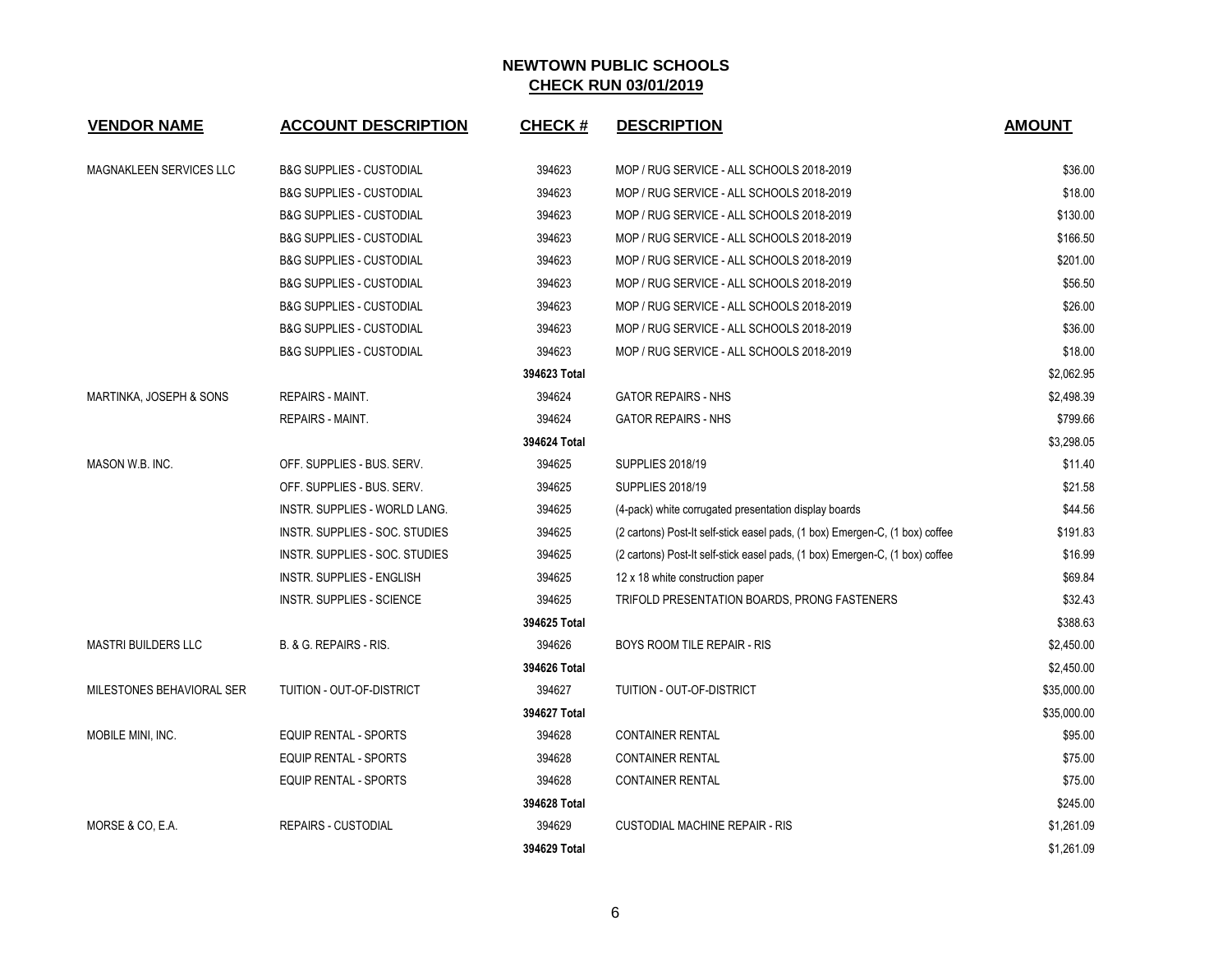| <b>VENDOR NAME</b>        | <b>ACCOUNT DESCRIPTION</b>         | <b>CHECK#</b> | <b>DESCRIPTION</b>                                                       | <b>AMOUNT</b> |
|---------------------------|------------------------------------|---------------|--------------------------------------------------------------------------|---------------|
| NEWTOWN CULINARY DEPT.    | INSTR. SUPPLIES - CLASSROOM        | 394630        | EARLY GRAD CEREMONY                                                      | \$100.00      |
|                           |                                    | 394630 Total  |                                                                          | \$100.00      |
| NEWTOWN HARDWARE (2)      | INSTR. SUPPLIES - C.W.E.           | 394631        | <b>INSECT SPRAY</b>                                                      | \$25.16       |
|                           |                                    | 394631 Total  |                                                                          | \$25.16       |
| NEWTOWN MIDDLE SCHOOL     | OFF. SUPPLIES - ADMIN.             | 394632        | staff professional development refreshments, supplies as needed          | \$89.00       |
|                           |                                    | 394632 Total  |                                                                          | \$89.00       |
| NEWTOWN MIDDLE SCHOOL     | STAFF TRAVEL - SP. ED. PREK-8      | 394633        | STAFF TRAVEL - SP. ED. PREK-8                                            | \$1,099.00    |
|                           |                                    | 394633 Total  |                                                                          | \$1,099.00    |
| ONYX ASSET SERVICES GROUP | ELECTRICITY - RIS.                 | 394634        | ELEC 26,692. KWH RIS                                                     | \$1,778.55    |
|                           |                                    | 394634 Total  |                                                                          | \$1,778.55    |
| ORTON GILLINGHAM ONLINE A | OFF. SUPPLIES - ADMIN.             | 394635        | Orton Gillingham Basic Language (Level1) Course                          | \$1,785.00    |
|                           |                                    | 394635 Total  |                                                                          | \$1,785.00    |
| PRECISION FOOD SERVICE IN | <b>REPAIRS - CAFETERIA</b>         | 394636        | REPAIR #31262 HOOD LEAKING                                               | \$690.25      |
|                           |                                    | 394636 Total  |                                                                          | \$690.25      |
| PROJECT LAMP SOURCE       | INSTR. SUPPLIES - COMPUTER ED.     | 394637        | Lamp V13H010L42, FOR EPSON POWERLITE 83 PLUS PROJECTOR                   | \$69.84       |
|                           |                                    | 394637 Total  |                                                                          | \$69.84       |
| ROSE BRAND WIPERS INC.    | <b>INSTR. SUPPLIES - MUSIC</b>     | 394638        | WAGON BRAKE HEAVY DUTY-EXTENSION SPINDLE                                 | \$501.50      |
|                           |                                    | 394638 Total  |                                                                          | \$501.50      |
| RUSHFORD CENTER.          | <b>TUTORS - HOMEBOUND</b>          | 394639        | <b>TUTORS - HOMEBOUND</b>                                                | \$984.00      |
|                           | <b>TUTORS - HOMEBOUND</b>          | 394639        | <b>TUTORS - HOMEBOUND</b>                                                | \$656.00      |
|                           |                                    | 394639 Total  |                                                                          | \$1,640.00    |
| SCHOLASTIC INC            | <b>INSTR. SUPPLIES - READING</b>   | 394640        | Storyworks text set- disaster and Survival activity book, Item nts806098 | \$88.50       |
|                           | <b>INSTR. SUPPLIES - READING</b>   | 394640        | Shipping and handling                                                    | \$7.97        |
|                           |                                    | 394640 Total  |                                                                          | \$96.47       |
| <b>SCHOOL SPECIALTY</b>   | INSTR. SUPPLIES - CLASSROOM        | 394641        | For classroom supplies as needed.                                        | \$192.73      |
|                           | <b>INSTR. SUPPLIES - CLASSROOM</b> | 394641        | Foam Board & Pocket Folders - no shipping                                | \$137.21      |
|                           |                                    | 394641 Total  |                                                                          | \$329.94      |
| SENIOR PUBLICATIONS COMPA | PRINTING - ENGLISH                 | 394642        | The Hawkeye Vol XXX no. 5-24 pags 200 qty                                | \$983.00      |
|                           |                                    | 394642 Total  |                                                                          | \$983.00      |
| SOUTHERN CT SCIENCE & ENG | <b>INSTR. SUPPLIES - SCIENCE</b>   | 394643        | registration fee for student participation in the 2019 ct stem fair      | \$240.00      |
|                           |                                    | 394643 Total  |                                                                          | \$240.00      |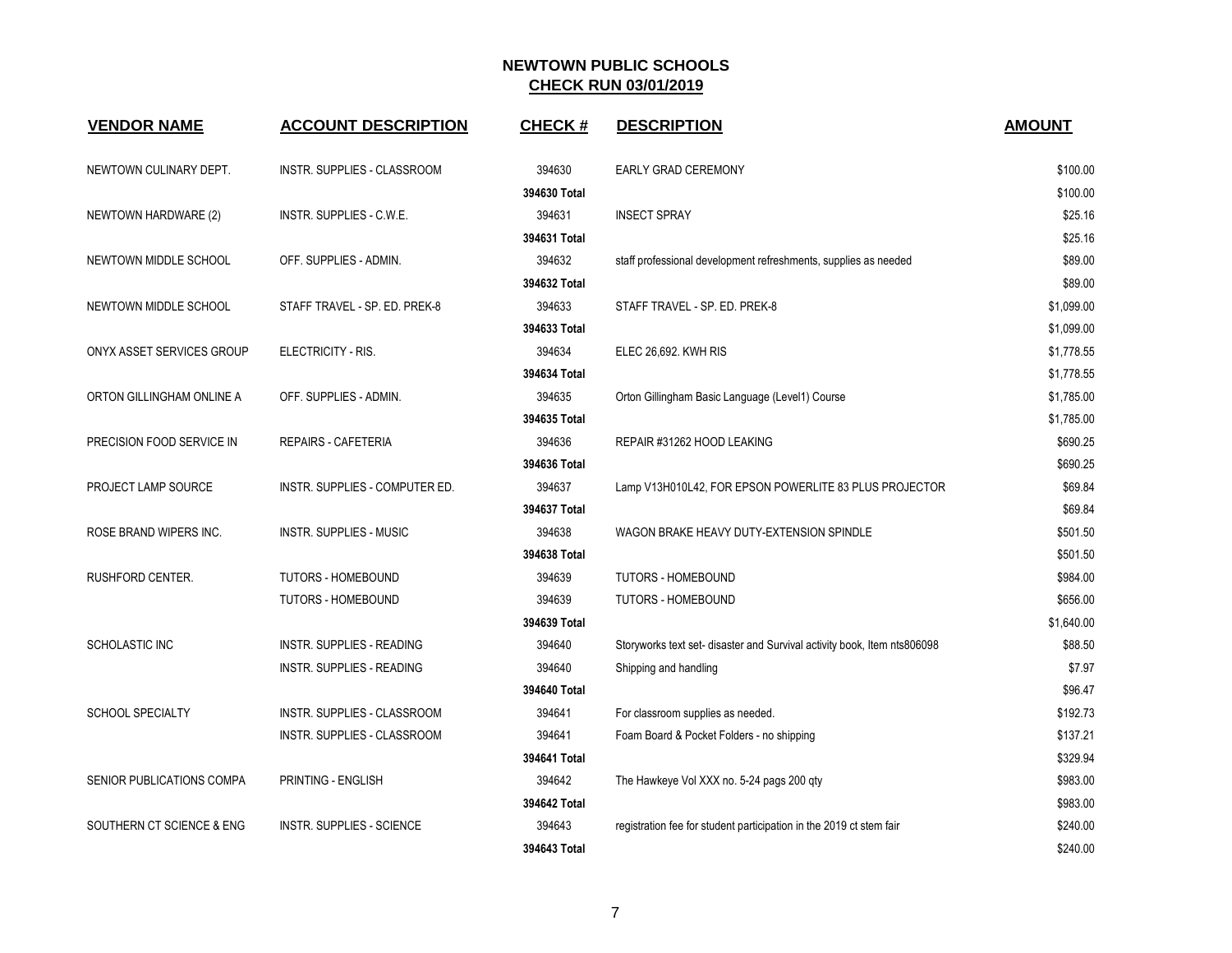| <b>VENDOR NAME</b>         | <b>ACCOUNT DESCRIPTION</b>          | <b>CHECK#</b> | <b>DESCRIPTION</b>                                                            | <b>AMOUNT</b> |
|----------------------------|-------------------------------------|---------------|-------------------------------------------------------------------------------|---------------|
| STATE OF CONNECTICUT       | PROF. SERV. - B. & G.               | 394644        | <b>BOILER INSPECTIONS - MG</b>                                                | \$240.00      |
|                            |                                     | 394644 Total  |                                                                               | \$240.00      |
| TAX COLLECTOR NEWTOWN      | SEWER OPERATION & MAINT.            | 394645        | SEWER USE 87. UNITS S/H                                                       | \$653.02      |
|                            | SEWER OPERATION & MAINT.            | 394645        | SEWER USE 165. UNITS M/S                                                      | \$1,238.49    |
|                            | SEWER OPERATION & MAINT.            | 394645        | SEWER USE 485. UNITS H/S                                                      | \$3,640.41    |
|                            | SEWER OPERATION & MAINT.            | 394645        | SEWER USE 98. UNITS HAW                                                       | \$735.59      |
|                            |                                     | 394645 Total  |                                                                               | \$6,267.51    |
| TEACHER SYNERGY LLC        | <b>INSTR. SUPPLIES - MATH</b>       | 394646        | AP Calculus AB Curriculum download.                                           | \$245.99      |
|                            | INSTR. SUPPLIES - MATH              | 394646        | AP Calculus BC Curriculum download.                                           | \$134.99      |
|                            | <b>INSTR. SUPPLIES - MATH</b>       | 394646        | Processing fee. No shipping.                                                  | \$2.99        |
|                            |                                     | 394646 Total  |                                                                               | \$383.97      |
| <b>TORRCO</b>              | B. & G. REPAIRS - H.S.              | 394647        | <b>REPLACE WATER FOUNTAIN - NHS</b>                                           | \$1,618.76    |
|                            | <b>EMERGENCY REPAIRS - HOM.</b>     | 394647        | CIRC PUMP COUPLING - HOM                                                      | \$109.48      |
|                            |                                     | 394647 Total  |                                                                               | \$1,728.24    |
| UNIVERSAL SEPTIC LLC       | <b>B&amp;G CONTRACTED SERV.</b>     | 394648        | PUMP SEPTIC TANK - HOM                                                        | \$1,950.00    |
|                            | <b>EMERGENCY REPAIRS - M.S.</b>     | 394648        | SNAKE OUT CLOG IN D BOX - NMS                                                 | \$185.00      |
|                            |                                     | 394648 Total  |                                                                               | \$2,135.00    |
| UNIVERSITY OF OREGON       | CONTRACTED SERV. - STAFF DEVELOP.   | 394649        | <b>Dibels Test</b>                                                            | \$1,079.00    |
|                            |                                     | 394649 Total  |                                                                               | \$1,079.00    |
| USI EDUCATION & GOVERNMENT | <b>INSTR. SUPPLIES - CLASSROOM</b>  | 394650        | Value Wrap Laminating School Roll Film, 1.5 Mil, 500 ft. long, 25 inches wide | \$156.00      |
|                            | INSTR. SUPPLIES - CLASSROOM         | 394650        | Shipping & Handling charges                                                   | \$18.88       |
|                            |                                     | 394650 Total  |                                                                               | \$174.88      |
| ALTIERI, LAURA             | OFF. SUPPLIES - ADMIN.              | 394651        | ASSOR. SUPPLIES                                                               | \$64.55       |
|                            |                                     | 394651 Total  |                                                                               | \$64.55       |
| BYRNE, SABRINA             | STAFF TRAIN. - CLASSROOM            | 394652        | 3 SYMPOSIUMS                                                                  | \$399.00      |
|                            |                                     | 394652 Total  |                                                                               | \$399.00      |
| DALTON, ANNE               | STAFF TRAIN. - HEALTH ADMIN.        | 394653        | NURSING SUP TRAIN                                                             | \$125.00      |
|                            |                                     | 394653 Total  |                                                                               | \$125.00      |
| GADSON, CHRISTOPHER        | <b>B&amp;G SUPPLIES - CUSTODIAL</b> | 394654        | SHOES (90831)                                                                 | \$150.00      |
|                            |                                     | 394654 Total  |                                                                               | \$150.00      |
| GEISSLER, CHRISTOPHER      | OFF. SUPPLIES - ADMIN.              | 394655        | SUPPLIES FOR PROF DEV                                                         | \$14.97       |
|                            |                                     | 394655 Total  |                                                                               | \$14.97       |